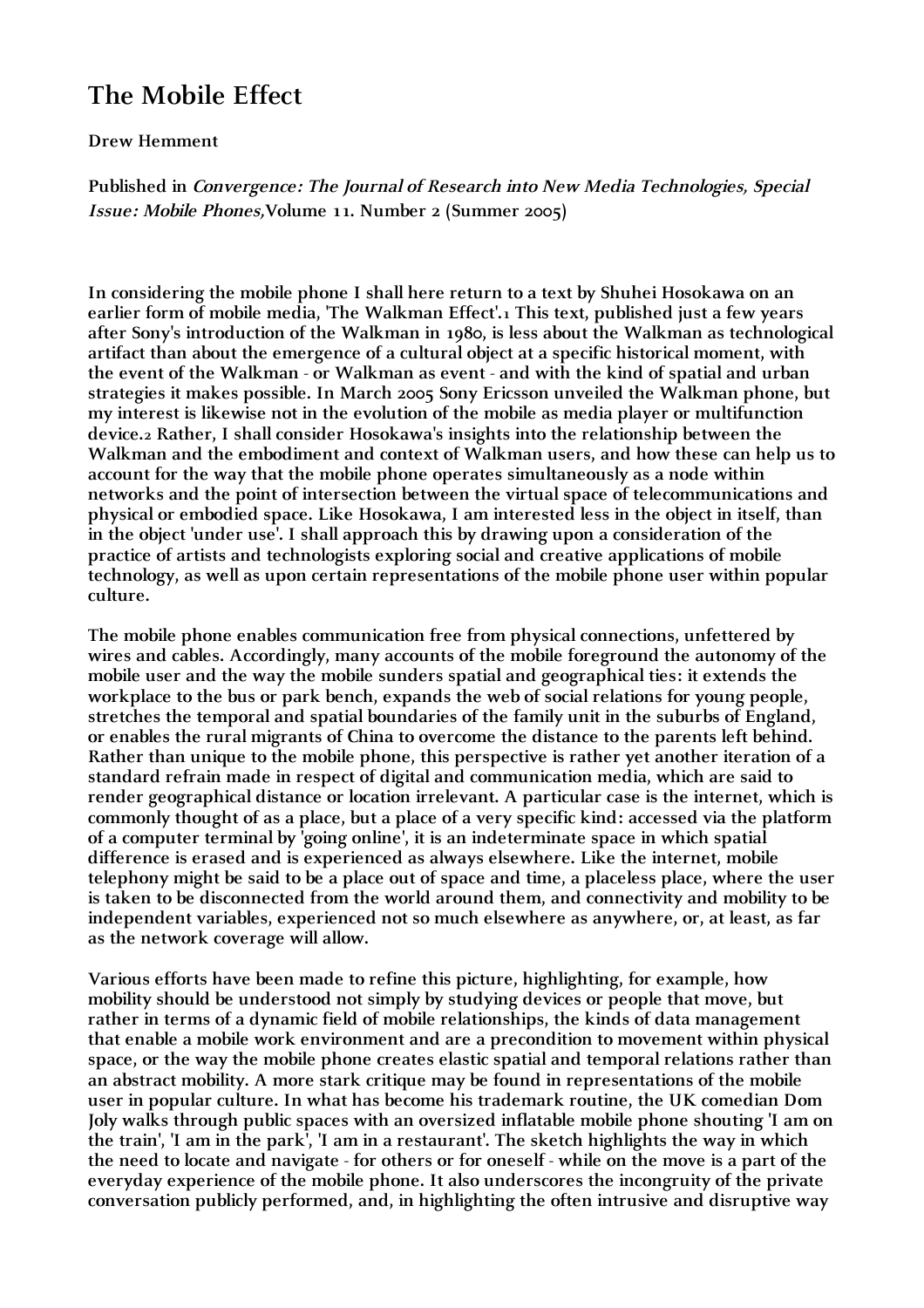**in which the mobile user occupies social space, Joly's sketch neatly punctures the view of the mobile user as autonomous, somehow apart from the environment through which they move, as if sealed from the world by their very mobility.**

**One context in which the mobile user's occupation of physical and social space is given prominence is within the emerging field of Locative Media. Location-awareness, the technical capacity to locate, has emerged as a key concern across a broad range of contexts, for the routing of calls or the delivery of contextual information – information relevant to that place – across wireless networks. Here the mobility of mobile media, its freedom to roam, paradoxically leads to a reassertion of place and location, which represents a significant departure in the way that mobile media, and the mobile phone in particular, are conventionally viewed. Locative Media foregrounds place and context within social and creative interventions, and explores ways in which the devices people carry, the fabric of the urban environment and even the contours of the Earth may become a digital canvas. Approaches range from user-led or collaborative mapping to using GPS traces within traditional screen-based artistic representations, annotating the city with 'geograffiti', enabling communities to weave local histories through the fabric of the built environment, exploring relationality or embodiment within a location-aware interactive space, and attempts to combine social software with location-based services to create 'social interfaces to places'.3 Some such projects involve the deployment of a large-scale wireless test-bed, as with Mobile Bristol, Urban Tapestries and Blast Theory's Uncle Roy All Around You.4 Others such as [murmur] and Area Code involve simple voice or text messages that may be 'placed' and accessed at particular locations, enabling anyone with a phone in their pocket to participate.5**

**Some working within Locative Media contextualise their practice in terms of a convergence of geographical and data space, and as "putting a sense of place back into cyberspace."6 This is perhaps most clearly illustrated by the concept of 'geoannotation', where digital content is assigned spatial coordinates such that it may be accessed from a specific geographical point**  with an appropriately enabled device.<sub>7</sub> To the extent that Locative Media seeks to make **data geographically specific in this way, where we speak of the Any-place of the mobile phone, or of the Non-place of the internet, we might therefore refer to the This-place of Locative Media. And yet this becomes problematic if analysis stops at the point of an abstract positioning that reduces a dynamic relationality between geographical and data space to a correspondence, as if an indexical relationship should imply an identity, which would be to reproduce the autonomy of the mobile user at another level. Accordingly people are increasingly looking beyond the fact of this return to the world, to the nature of the return, and asking what kinds of dynamic relationalities between user and world emerge in the context of this reassertion of location, and how we can move beyond an abstract positioning towards a consideration of the context that the user both occupies and constructs.8**

**It is useful in this light to consider how questions of context and relationality have been approached in respect of other forms of mobile media. Deconstructing the autonomy of the mobile user was the primary concern of Shuhei Hosokawa in 'The Walkman Effect' (1984). Initially, the Walkman would seem a poor point of departure for a consideration of the mobile phone. Both are mobile media, designed to be carried on the body, and used by a single person, but whereas the mobile is oriented to connectivity and communication, the Walkman is oriented towards an individualised listening experience. In this sense, the apparent disconnection with the immediate environment is even greater, and yet Hosokawa is fundamentally interested in deconstructing the apparent disconnection and isolation of the Walkman user. The Walkman listener is 'found in the world of listening to music alone'9, separated from the world and those around them by the physical membrane of the headphones, occupying a solitary auditory universe. At face value, the Walkman user is isolated and apart from the world, oblivious to that which unfolds around them, creating their own context, one which is complete and closed. And yet Hosokawa questions this autonomy by demonstrating multiple levels upon which their closure and isolation is punctured, and highlighting that the Walkman experience is never hermetically sealed but**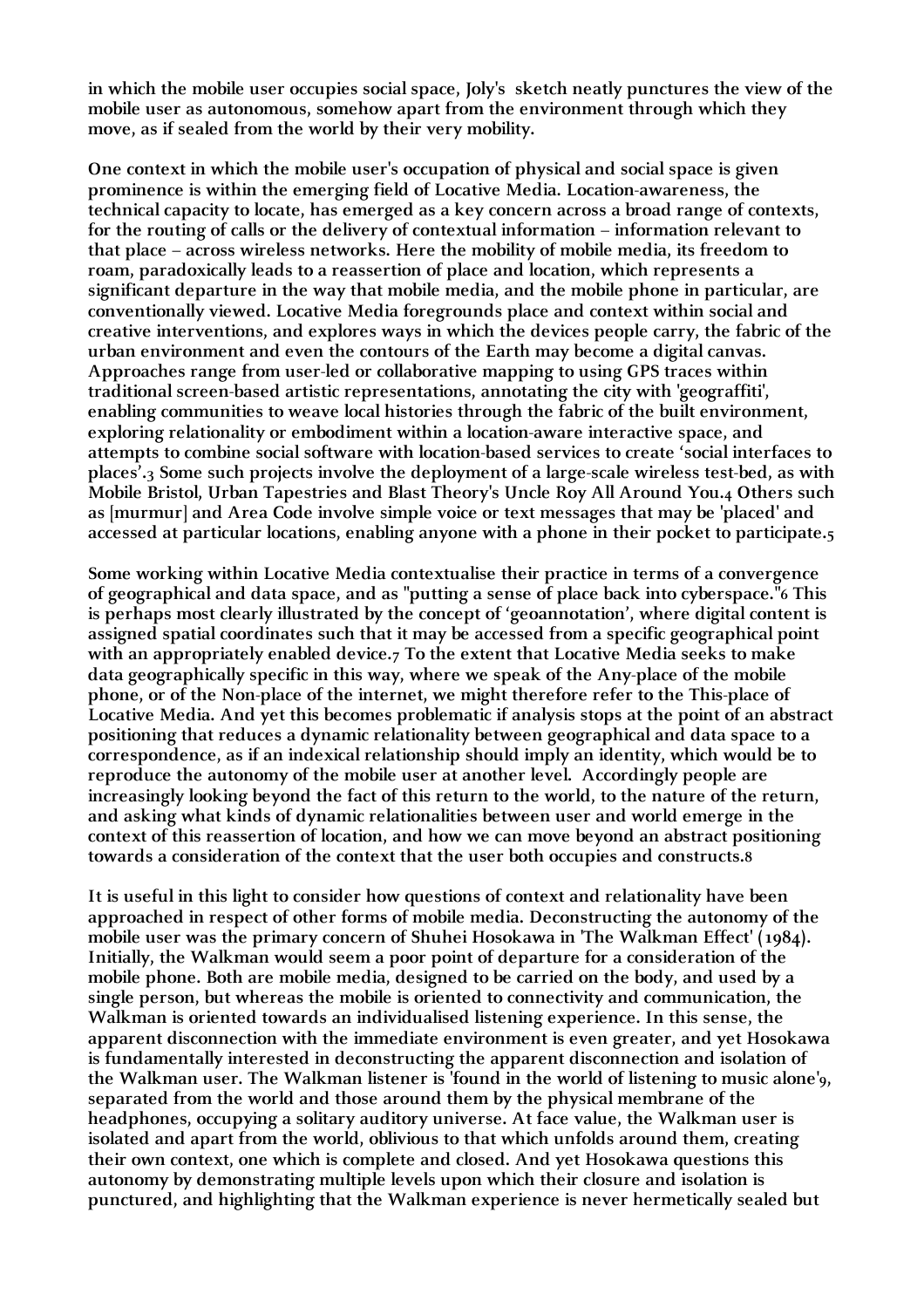**'incidentally overlapped by and mixed up with different acts'10: walking, eating, drinking, playing, etc.. Just as Locative Media challenges the placelessness of digital media, so Hosokawa sets out to show us how the Walkman experience is intimately connected with the place and context of the user.** 

**What we can say is that there is a distance between the Walkman experience and other actions it is continuous to, a doubling between mobile media and world, between media space and physical space, between a private world and the social environment. Hosokawa identifies a similar phenomenon in the Walkman experience to that played upon in Joly's sketch: the way that the Walkman user occupies two spaces at once, and the discontinuity that results between the individualized listening experience and the social interactions of the listener. But Hosokawa is quick to deconstruct the unity of the Walkman experience and the binary between inside and outside, isolation and connection. He employs Deleuze's theorisation of 'and', which draws on the play between the verb être ('to be') and the conjunction et ('and'), to call attention to the way that and signifies not a determinate state of being but rather a mobile relationality, one that 'puts all into variation, constituting the lines of a generalised chromaticism'.11 The act of listening to the Walkman is additional to the user's experience of the world, in a way that segues with and extends a series of discontinuous acts. Another example, reminiscent of the Joly sketch, occurs in the TV comedy Nathan Barley by Chris Morris and Charlie Brooker. Here the title character performs a constant monologue in public space by talking into a hands-free set, conversations and actions punctuated by speech and gesticulation that comes from no-where and is seemingly to no-one. This creates an incongruous and discordant commentary that pervades every social space he passes through, one that requires an exceptional intervention, such as when the hands free set is removed by a barber, for it to be interrupted. In the place of Joly's singular intervention here the intervention is persistent and recurring. Where differences arise is at the seams within the connected series, in the pacing of the different acts, in the ''stuttering' function of the Deleuzian and'.12 Furthermore, for Hosokawa such a phenomenon illustrates the kind of 'spatial and urban' strategies available to the user, and in particular the performative strategies for inhabiting urban space users adopt, even if in this case it is a performativity that only serves to confirm that the character will always be a 'Hoxton Twat'.13**

**We see here how meaning arises at the seam between embodied and telecommunications space. And, in emphasising the disjunction and incongruity between mobile user and those around them, both Joly and Morris call attention to the fact that this seam - between the virtual space of telecommunications and embodied, social space - is commonly encountered as disruptive rather than smooth. The "seamfulness" of the mobile experience has been the focus of work by members of the Equator network, in particular Matthew Chalmers at Glasgow University, developer of the Seamful Game.14 The Telco industry's vision of 'deep networks', where calls and data are routed seamlessly over differing wireless infrastructures, ignores the extent to which loss of signal or difference in resolution is an integral part of the everyday experience of wireless communications. In contrast the Seamful Game harnesses "negative aspects of infrastructure technologies, which are normally concealed and unexplained, and present[s] them as game features" which players can creatively exploit.15 Here the glitches and idiosyncrasies of the medium can be thought not as imperfections, but as opening possibilities for action for the mobile user. The task becomes to explore how people negotiate these distances, and how they present not so much resistance to some pure or unfettered communication, but rather a point of departure that is both creative and social. After Hosokawa we see that the seams of the mobile experience are many, encountered internally to the medium, between users, and between users and world.**

**We see here how the distance between mobile media and world or between user and others is not negative but productive, a positive distance, where 'Distance ... is the affirmation of that which it distances'.16 For Hosokawa it is a distance marked not by a disengagement from the world but by relationality, and it is in this relationality, in the overlapping of**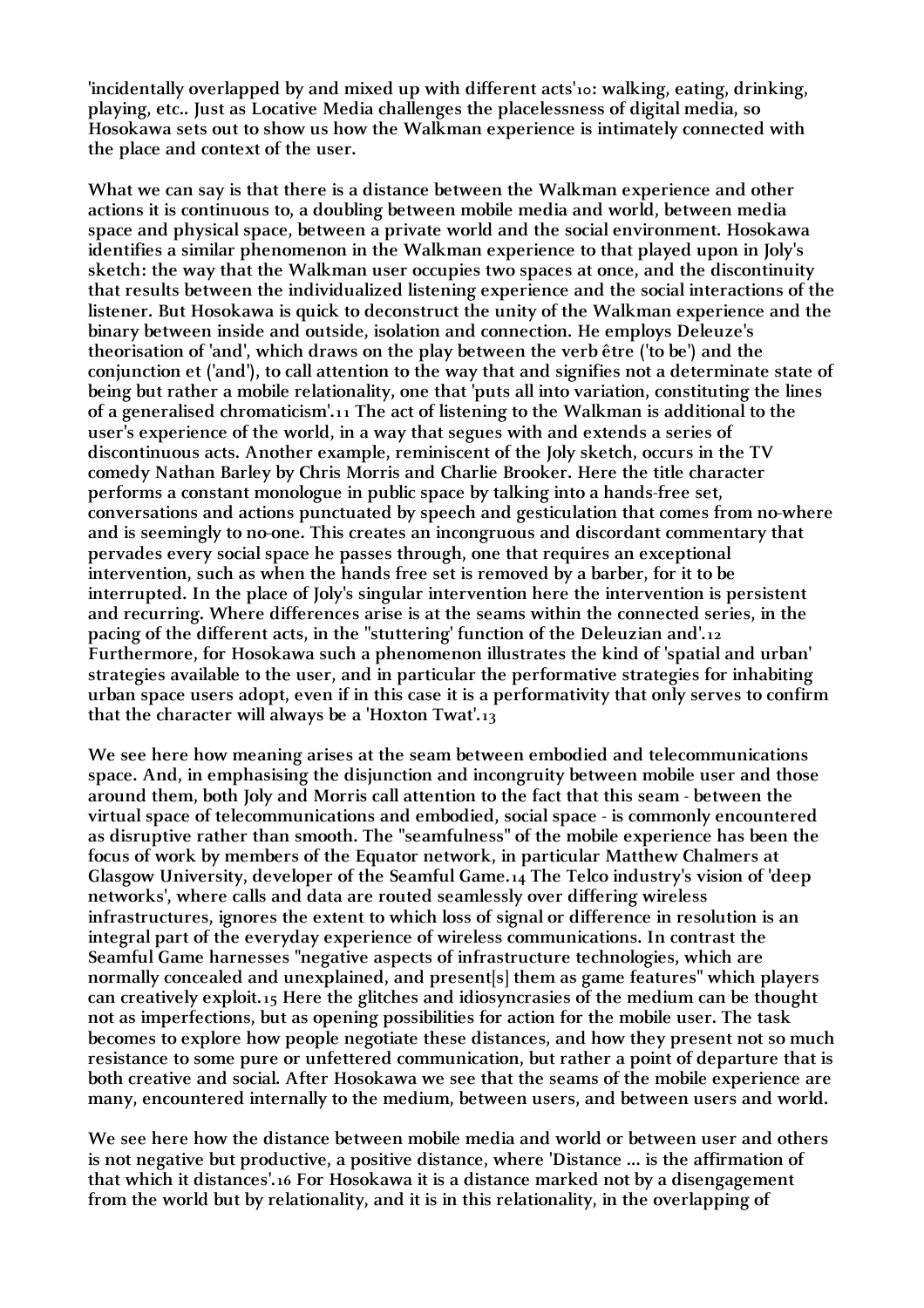**discontinuous spaces, that new kinds of meaning and new kinds of sociality can emerge. Hosokawa offers the example of a boy and a girl at a party, who are too shy to talk and only manage to connect through the mediation of a Walkman. Using two sets of headphones connected to a single source a fleeting link is established, and a communication that cuts across their individual isolation. A listening experience that is private, but shared for that moment between the two, makes possible the communication of difference: 'The happy pair dance to the different music, to the different rhythm'.17 This exceptional case - a transient meeting of private spaces - illustrates for Hosokawa a general rule, namely that the Walkman user is always communicating, but it is communication of a particular kind, one only possible by virtue of the distance and doubling of the Walkman experience, the discontinuity between physical and media space. The Walkman user's isolation represents not a hermetic seal, but rather a membrane through which the world is encountered and the user's relationship to other users and to the world is acted out. The Walkman is simultaneously boundary and interface, modulating the way the world is encountered and making possible encounters of a wholly new kind.**

**One site where such a phenomenon - meaning produced at the boundary between overlapping but discontinuous domains - may be encountered in mobile communications in the case of the wireless flash mob. In the flash mob phenomenon groups of people mobilised by e-mail or text materialise in a public place, act out according to some loose instructions, and then melt away as quickly as they formed. In the case of Mobile Clubbing participants armed with AA batteries and headphones show up in a pre-arrange place and dance to their favourite tunes.18 While participants in Mobile Clubbing, like Hosokawa's party-goers, listen to a private soundtrack, a similar project, Radio Ballet by the independent radio group LIGNA - an 'exercise in unnecessary loitering' - involves a more choreographed response to a localised broadcast over a free network.19 In each case passersby are confronted by an unexpected, unexplained and seemly spontaneous party, uncertain where the event begins and ends, who is participating and who an innocent bystander. The unwritten rules that compose public space are disrupted and new meanings put into play, creating a site of ambiguity that disrupts the context of familiar actions and where meaning and purpose are uncertain. Mobile Clubbing and Radio Ballet force a reconsideration of the nature of public space and the possibilities for collective experience in wireless environments, and illustrate the process of deconstruction and construction of meaning Hosokawa located in the Walkman experience.**

**Mobile media has no context proper to it, but equally there is no context that cannot be appropriated by it: 'It decontextualises the given coherence of the city-text, and at the same time, contextualises every situation that seemingly does not cohere with it'.20 The experience of mobile media comes to be seen as a potential site of disruption where the city is remade: 'The Walkman user is able to construct and / or deconstruct the network of urban meaning', thereby 'transforming decisively each spatial signification into something else'.21 This suggests a dynamic relationship between user and world, and Hosokawa draws on Greimas, de Certeau as well as, again, Deleuze to argue that the urban environment is remade by every inhabitant and every walk act. The individual is a part of the environment, and this is a dynamic and cyclical process by which each is transformed, the city, individual, and the individual's frame of reference undergoing mutual revision. The ways that inhabitants interpret the city space opens a plurality of perspectives, and 'the environment [itself] is susceptible to transformation through this act'.22 Hosokawa foreshadows the interest of architects and designers today in mobile and pervasive media, looking at the way in which the city can be rewritten at street level, and how it is open rather than completed by the urbanist's plan. To paraphrase Hosokawa, to think about the mobile is to reflect on the urban itself: the mobile as urban strategy.23**

**Hosokawa's analysis of mobile media offers one way of approaching the kind of political position opened, or closed, by the mobile. To the extent that the ability of the mobile user to 'figure out a 'short circuit' in the place he is walking around' has a resonance beyond the**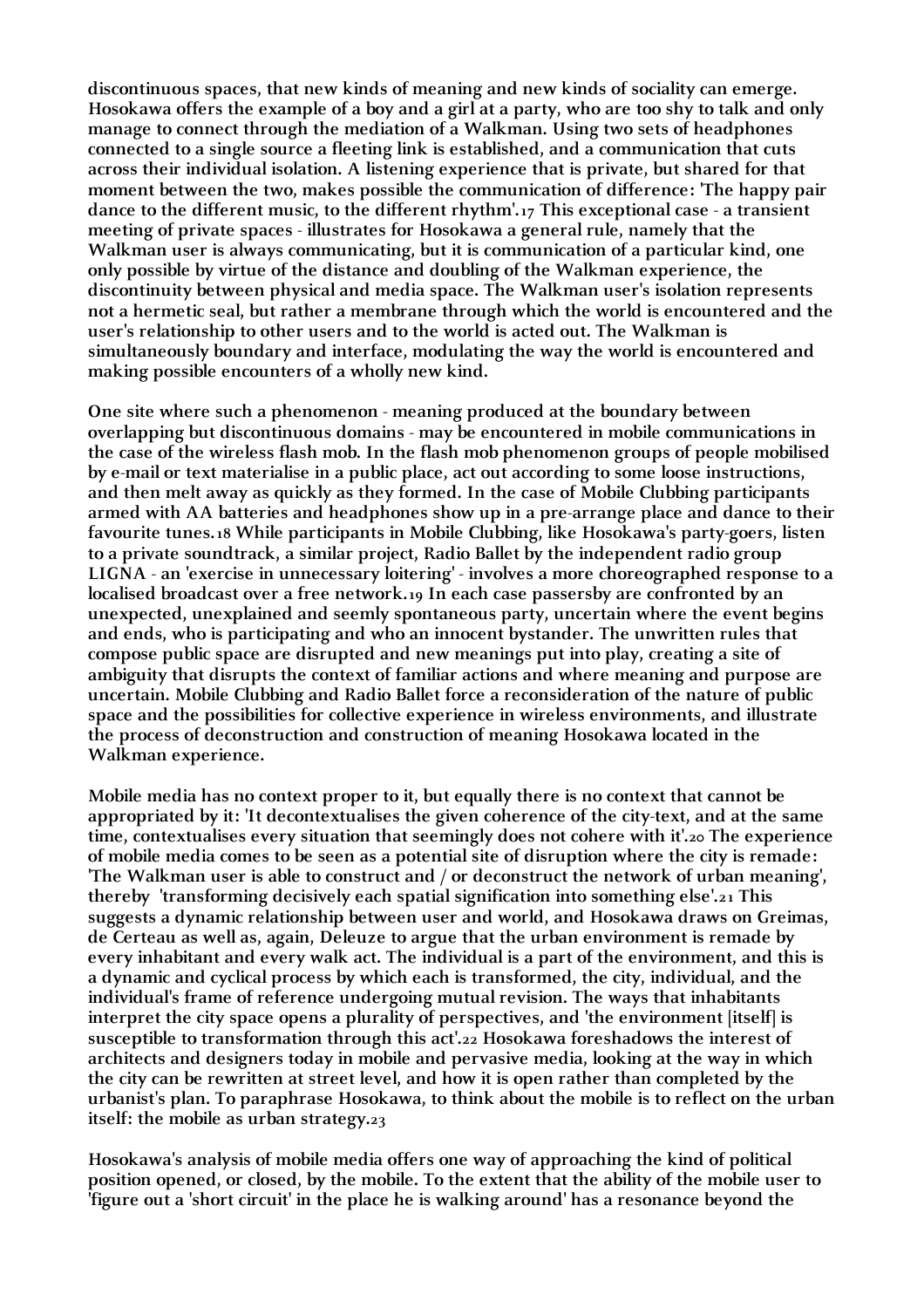**purely personal, their engagement in urban space may be seen as a political intervention. For Hosowaka the isolation of the Walkman user serves as a metonym of the atomistic individualism of the 1980s, a relationship which he describes in terms of a non-causal 'positional correspondence'. Likewise, the mobile phone could be taken to stand for the connectedness of contemporary global societies today, whilst also embodying some of their contradictions. One of these is the ambiguity inherent in the self same tracking techniques being used in military surveillance and social projects, within court cases and by artists. Another is the polarisation between the centralized and proprietary model that still structures the Telco industry today, and the (relatively) horizontal and peer-to-peer domain of global protest and free software.24 The uncertain distance inherent in the mobile experience hints at the possibility of a critical perspective on the operations of control in mobile telephony, while the doubling that we have seen to be at play in mobile media helps us understand this ambiguity. Perhaps more significantly, by shifting the focus to minor deviations and low-level interventions, Hosowaka helps us see how the polarisation is encountered on a micropolitical level, in the experience of the mobile user, where a centralised infrastructure is appropriated in decentralised, distributed ways. This can take the form simply of local appropriations of existing technology, or of new technical solutions that enable the centralised networks to be evaded altogether, through ad hoc connections that are not routed through the GSM network, but rather flicker across the surface of network culture. While we can point to overtly political action that exploits the GSM networks, such as the use of text messaging in political protests, of equal interest is the way that such low-level interventions betray an alternative strategy to using communication technology, one that has become mainstream with WLAN in the form of the Free Network movement, but which has been foreclosed with GSM because of the centralised, proprietary and expensive infrastructure involved. One way in which this approach is being successful employed within mobile telephony, if in a fairly basic and circumscribed way, is through the imaginative (mis)use of Bluetooth. One example is the pranksterism of 'Bluejacking', in which unsolicited messages are sent to people's phones.25 Another - less intrusive and in many ways more interesting - example is the way that during the 2004 US election people renamed their device 'Bluetooth Against Bush' and set it to discoverable, so that the new name - and political message - appeared in the Bluetooth logs of any enabled device in the vicinity.26 And finally the Loca project seeks to make visible the otherwise imperceptible infrastructure of synaptic surveillance by 'tracking digital objects through physical space.'27 Some of these projects are playful and look at localised appropriations of space through mobile media, while others are more overtly oppositional, seeking to expose or intervene in the operations of power in mobile telephony. In all of these cases, however, 'The Walkman Effect' forces a consideration of the more subtle affects that play on the boundary of mobile connections, the site at which the meaning of the mobile experience is negotiated and remade.**

<sup>|&</sup>lt;br>1 Shuhei Hosokawa, 'The Walkman Effect' in *Popular Music Vol.4: Performers & Audiences*, ed. R. Middleton & D. Horn (Cambridge University Press, 1984), pp. 165-180.  $2$  Hosokawa offers an interesting account of how the Walkman emerged through a process of technological *reduction*, and as such exemplifies the inversion of the logic of technological progress: it is 'a cassette recorder *minus* the recording function and the speaker. It is technologically a simpler object. ... [I]t represents functional reduction, technological regression'. See Hosokawa, p. 168.

 $3$  For an account of different creative and social approaches see Drew Hemment, 'Locative Arts' in *Mobile Histories*, a special issue of *Southern Review* (Forthcoming). <sup>4</sup> http://urbantapestries.net, http://www.uncleroyallaroundyou.co.uk.

<sup>5</sup> http://murmurtoronto.ca, http://www.areacode.org.uk.

<sup>6</sup> Phrase coined by Cal Henderson, author of the *London Bloggers* tube map (http://www.iamcal.com/misc/londonbloggers\_v1/). Cited by Edward Mac Gillavry at the 'Collaborative Cartography' workshop (*Next5Minutes*, Amsterdam, 12th September 2003).